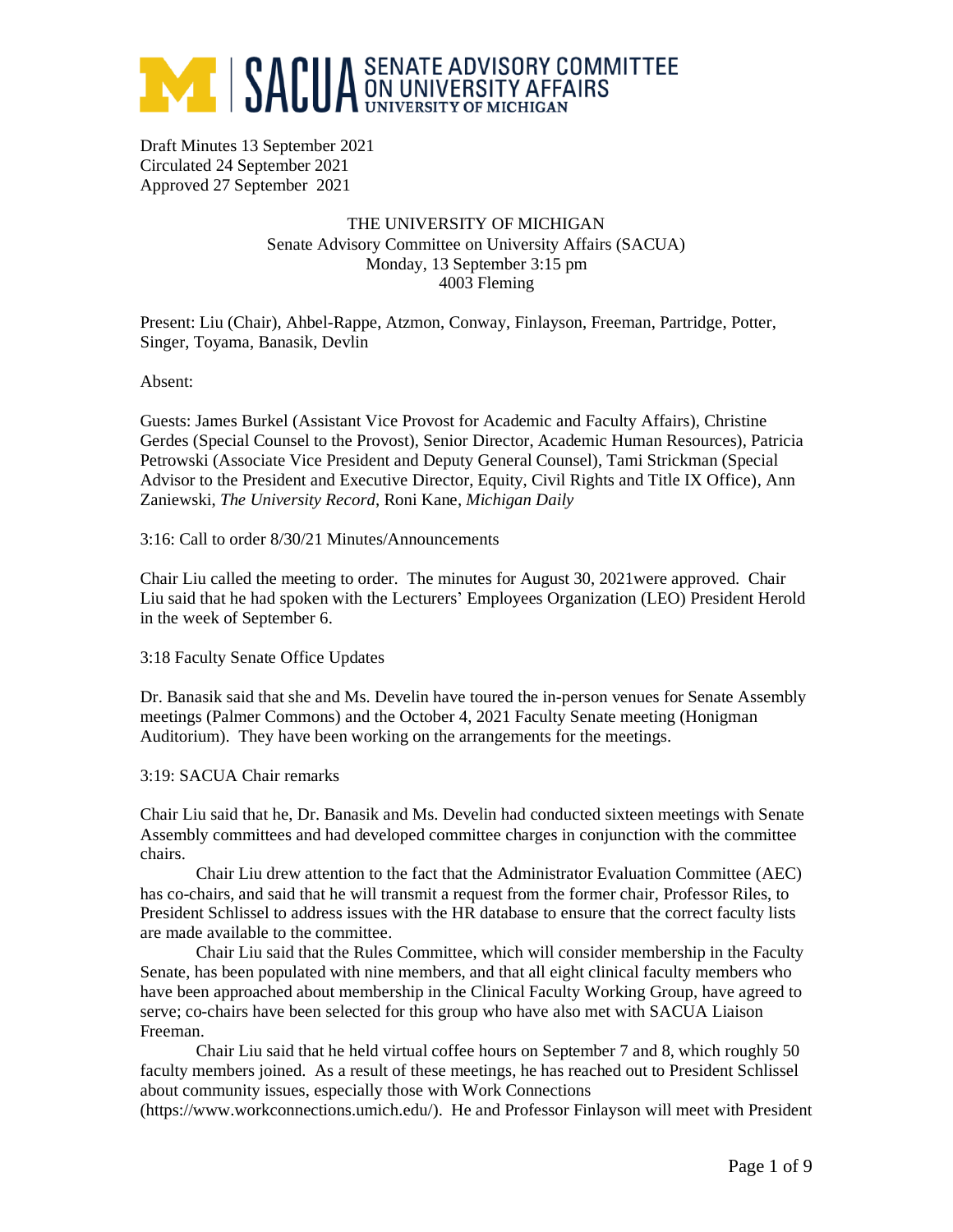

Schlissel 4:00-4:30 on September 15 to discuss the Fall Plan, the AEC survey and issues connected with the Equity, Civil Rights and Title IX Office (ECRT). He said there will be a meeting with Provost Collins on September 24<sup>th</sup> and asked for SACUA members to suggest topics for that meeting. He said Provost Collins will join the SACUA meeting on September 27, 2021 from 3:30-4:00.

Professor Toyama asked if SACUA will hear back from Provost Collins about a grievance case in which the Provost had rejected the recommendations of a Grievance Review Board.

Professor Ahbel-Rappe asked Chair Liu if he will ask Provost Collins about childcare given that the Ann Arbor public schools are offering very limited Before/After School programs (https://www.a2schools.org/Page/4206). Chair Liu said he had discussed childcare issues with Provost Collins in May, and will raise the issue again as her responses had been of a generic nature.

3:30: Umbrella Policy Update: James Burkel, Christine Gerdes, Patricia Petrowski, Tami Strickman Executive session

4:08: Lecturers Employees Organization (LEO) Update Executive Session

4:31: Faculty COVID Council Roster Executive Session

4:53: Senate Assembly Committee Changes and Research Practices and Policies Committee Roster

The committee charges and chairs were approved. See appendix 1.

4:56 Senate Assembly Agenda

Chair Liu introduced the proposed agenda for the Senate Assembly meeting on September 20, 2021. The agenda is as follows:

3:15: Call to order/Welcome/4/19/21 and 5/10/21 Minutes 3:25: Faculty Senate Office Updates 3:30: SACUA Updates 3:40: Senate Assembly Welcome Breakout Groups 3:50: University Senate Rules for Electronic Meetings Update 4:00: Guidelines for Effective Engagement at Senate Meetings 4:05: Senate Assembly Committee Charges 4:10: Fall UM Teaching Plans and COVID – Breakout Groups 4:30: Handling Misconduct on Campus – Equity, Civil Rights and Title IX Office (ECRT) replacing the Office for International Equity (OIE) Overview

Professor Finlayson proposed changing the agenda to move the discussion of Fall teaching plans earlier in the meeting. Professors Toyama and Gallo suggested that Senate Assembly discuss the Misconduct issue at a later meeting. Chair Liu distributed an amended agenda for electronic approval. The amended agenda is: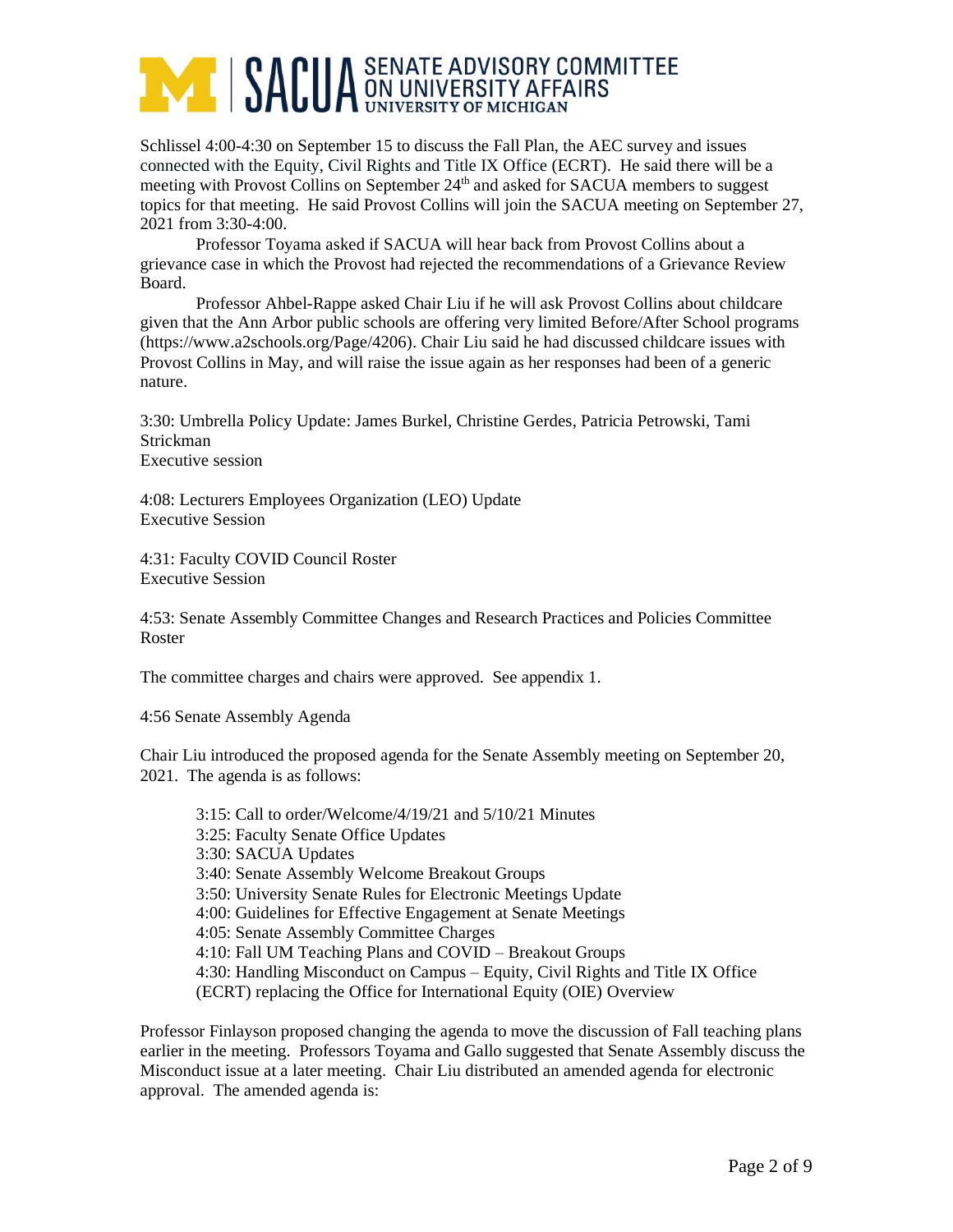

3:15: Call to order/Welcome/4/19/21 and 5/10/21 Minutes/Senate Assembly Committee Charges 3:25: Faculty Senate Office Updates 3:30: SACUA Updates 3:40: Senate Assembly Breakout Groups - Welcome and Fall UM Teaching Plans and COVID 4:15: University Senate Rules for Electronic Meetings Update 4:25: Guidelines for Effective Engagement at Senate Meetings 4:35: Sexual and Gender-Based Misconduct Update and Google Form for providing feedback 4:50 Matters Arising 5:00 Adjourn

The amended agenda was approved by electronic vote.

4:55: Matters Arising 5:09 Adjourn

Appendix 1: Committee Charges for 2021/2

#### GENERAL CHARGE FOR STANDING SENATE ASSEMBLY COMMITTEES

Standing committees are established by Senate Assembly as mandated in Section 4.06 of the Regents' Bylaws. In collaboration with the Faculty Senate Office and SACUA, standing committees advise and consult with the vice presidents of the university on matters within the areas of their respective responsibilities. Senate Assembly standing committees are charged with bringing faculty voice and perspective to a broad range of university activities including policy and procedure. Senate Assembly standing committees shall strive to provide advice and consultation to their respective vice presidents in a timely fashion so that faculty perspectives are considered during the decision-making process.

*Academic Affairs Advisory Committee* (AAAC)

*Advisory to:* Susan M. Collins, Provost and Vice President for Academic Affairs

*Committee Chair:* Professor Rachel S. Goldman, Engineering

#### SPECIFIC CHARGE 2021 – 2022

1. Provide feedback on policies and practices, including but not limited to the Sexual and Gender-Based Misconduct Umbrella Policy and related items, the development of a university culture and values statement, and issues related to professional standards for faculty, and the hiring, evaluation, and reappointment of administrators.

- 2. Consider ramifications of COVID-19 on research and instructional practices, and on tenure and promotion for faculty, including related response.
- 3. Provide feedback on areas of budget priority as appropriate.
- 4. Provide input on anti-racism initiatives on campus.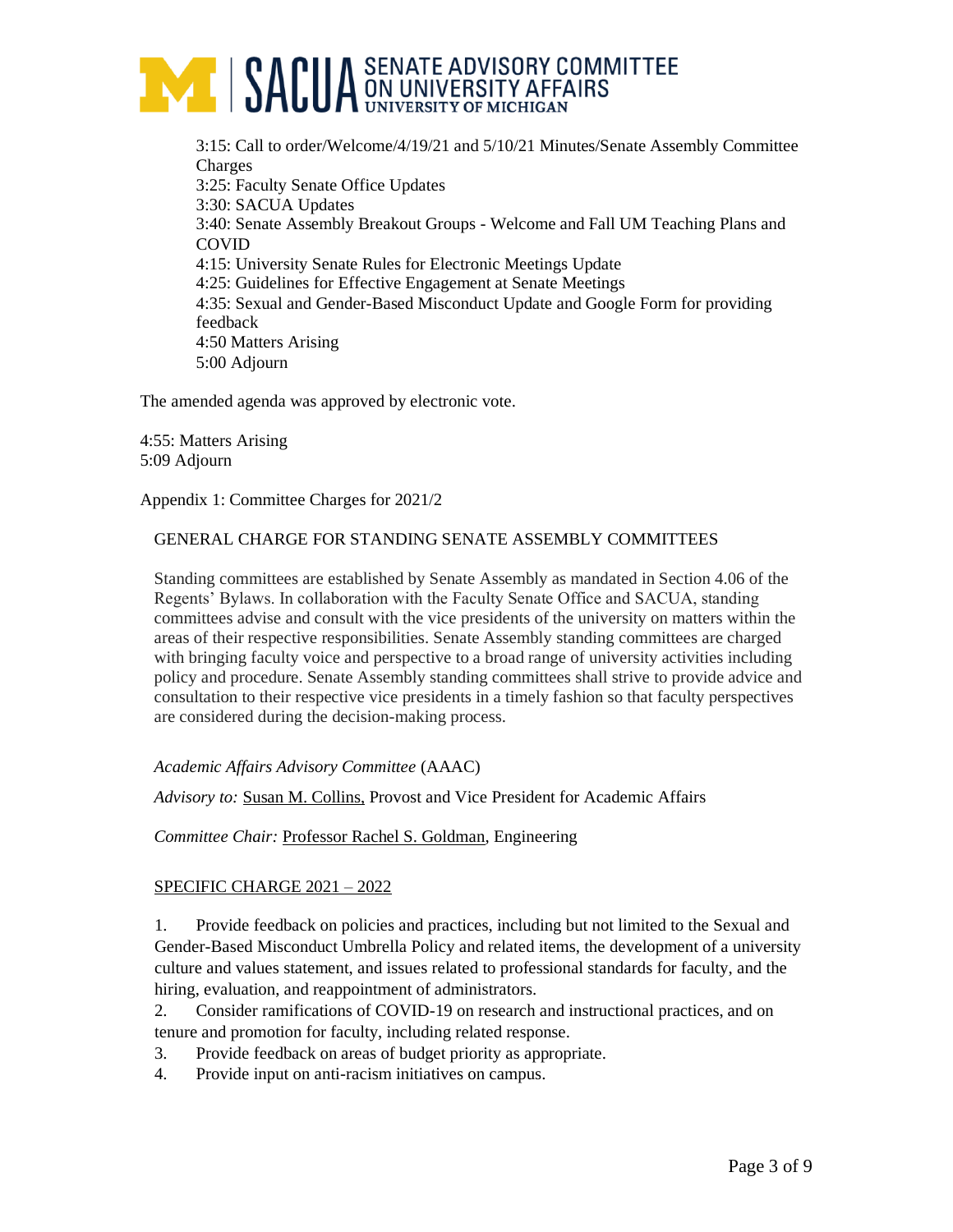# **AME SACUA** SENATE ADVISORY COMMITTEE

*Communications Advisory Committee* (CAC)

*Advisory to:* Kallie Michels, Vice President for Communications

*Committee Chair*: Yulia Sevryugina, University Library

### SPECIFIC CHARGE – 2021 – 2022

1. Facilitate communications concerning sustainability, carbon neutrality, and DEI; build trust between the university and faculty, staff, and students through transparent communication about decision processes for issues like sexual harassment, COVID-19, financial setbacks, antiracism, and challenges to free speech.

2. Consider best practices to ensure and facilitate fairness, equity, and inclusion in university communications.

3. Examine ways to promote faculty engagement and communicate engagement to the campus, partners, and stakeholders.

4. Address other issues brought forward by the committee members and deemed important for the committee to discuss with the VP for Communications.

*Development Advisory Committee* (DAC)

*Advisory to:* Tom Baird, Vice President for Development

*Committee Chair*: Professor Robert Ziff, College of Engineering

#### SPECIFIC CHARGE – 2021 – 2021

1. Facilitate a knowledge exchange between the Office of University Development (OUD) and DAC members to help enrich development-related dialogue between members and their colleagues, both within development and to their broader university communities.

2. Utilize DAC members for their expertise in faculty-related development questions, particularly as they relate to long-term development planning.

*General Counsel's Advisory Committee* (GCAC)

*Advisory to:* Timothy Lynch, Vice President and General Counsel

*Committee Chair:* Lori Tschirhart, University Library

#### SPECIFIC CHARGE – 2021 – 2022

- 1. Free speech issues, legal protections.
- 2. Academic integrity in the virtual environment, protection of intellectual output.

#### *Government Relations Advisory Committee* (GRAC)

*Advisory to:* Chris Kolb, Vice President for Government Relations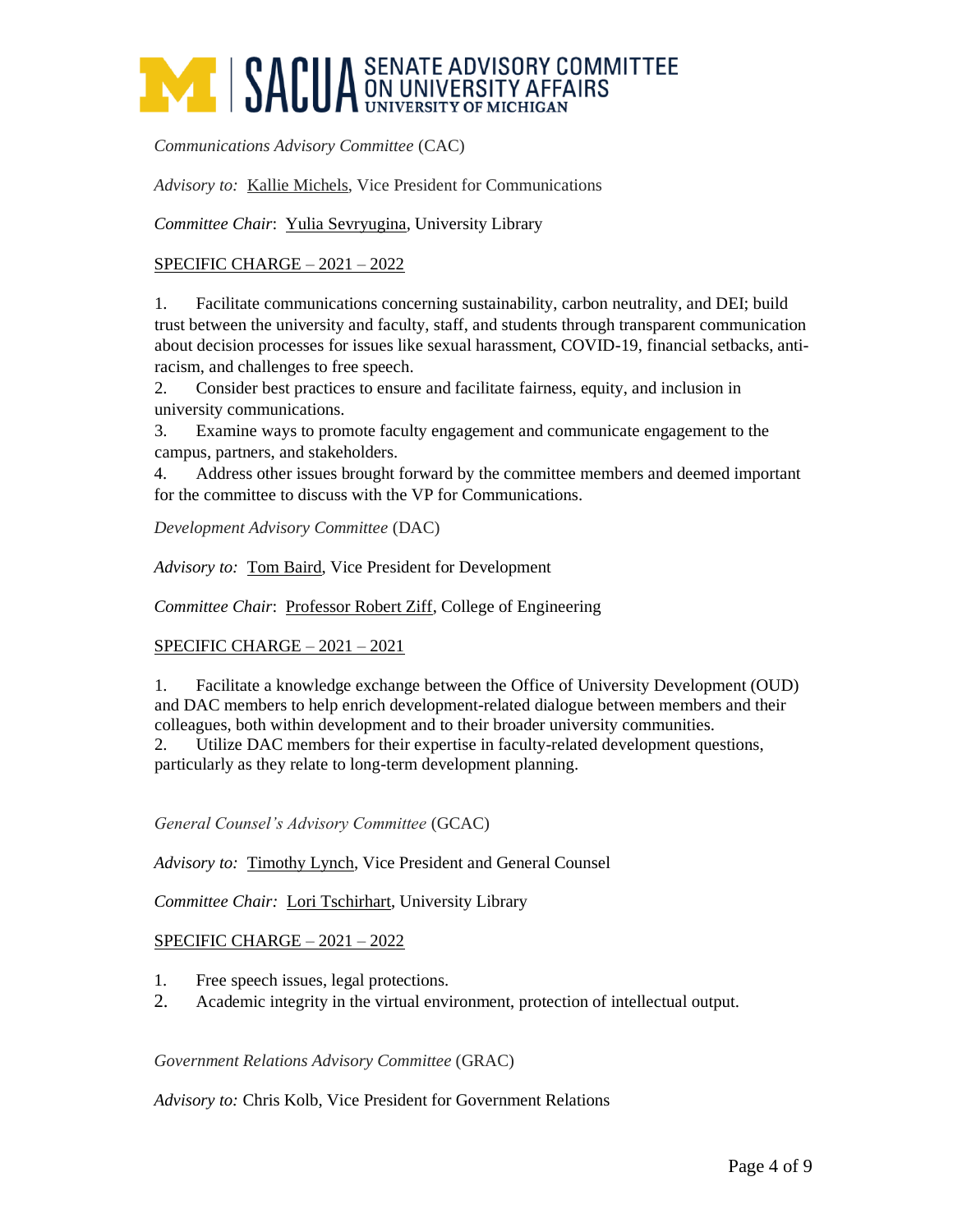## **ANDUA** SENATE ADVISORY COMMITTEE

#### *Committee chair*: Professor Larry M. Gant, Social Work

### SPECIFIC CHARGES 2021 – 2022

1. Discuss strategies to advance the civic engagement of UM faculty, students, and staff.

2. Review current and projected state budgetary priorities, especially relevant to higher education. Discuss Michigan's state budget and identify its impact on the University and its three campuses.

3. Analyze and summarize community issues (local, state, regional...) relevant to campus and to the University community.

*Information Technology Committee* (ITC)

*Advisory to*: Ravi Pendse, Vice President for Information Technology and Chief Information **Officer** 

*Committee Chair:* Rachel Vacek, University Library

#### SPECIFIC CHARGES – 2021 - 2022

1. In keeping with the university's commitment to Diversity, Equity and Inclusion (DEI) consider issues of diversity in terms of service delivery and technical assistance, and provide best practices for IT resources and their effective use for new project development among diverse populations on campus.

2. Evaluate the effectiveness of virtual/hybrid meetings and collaboration suites/tools to inform future business practices post COVID-19.

3. Assess new technologies that may facilitate work in teaching, research, and service to stay current on the most current technological innovations.

*Medical Affairs Advisory Committee* (MAAC)

*Advisory to*: Marschall Runge, Executive Vice President for Medical Affairs

Committee Chair: Professor Cormac Maher, Medical School

#### SPECIFIC CHARGE 2021 – 2022

1. Explore any changes in healthcare and implications for curricular innovations (e.g., COVID-19, telehealth initiatives, use of simulation training, and the financial impact of changes in health care).

2. Explore national and global health care issues with a focus on anti-racism and the role of UM.

3. Assess the impact of interprofessional education and training initiatives within UM and nationally.

*Research Advisory Committee* (RAC)

*Advisory to:* Rebecca Cunningham, Vice President for Research

*Committee Chair*: Research Professor Robert Ploutz-Snyder, Nursing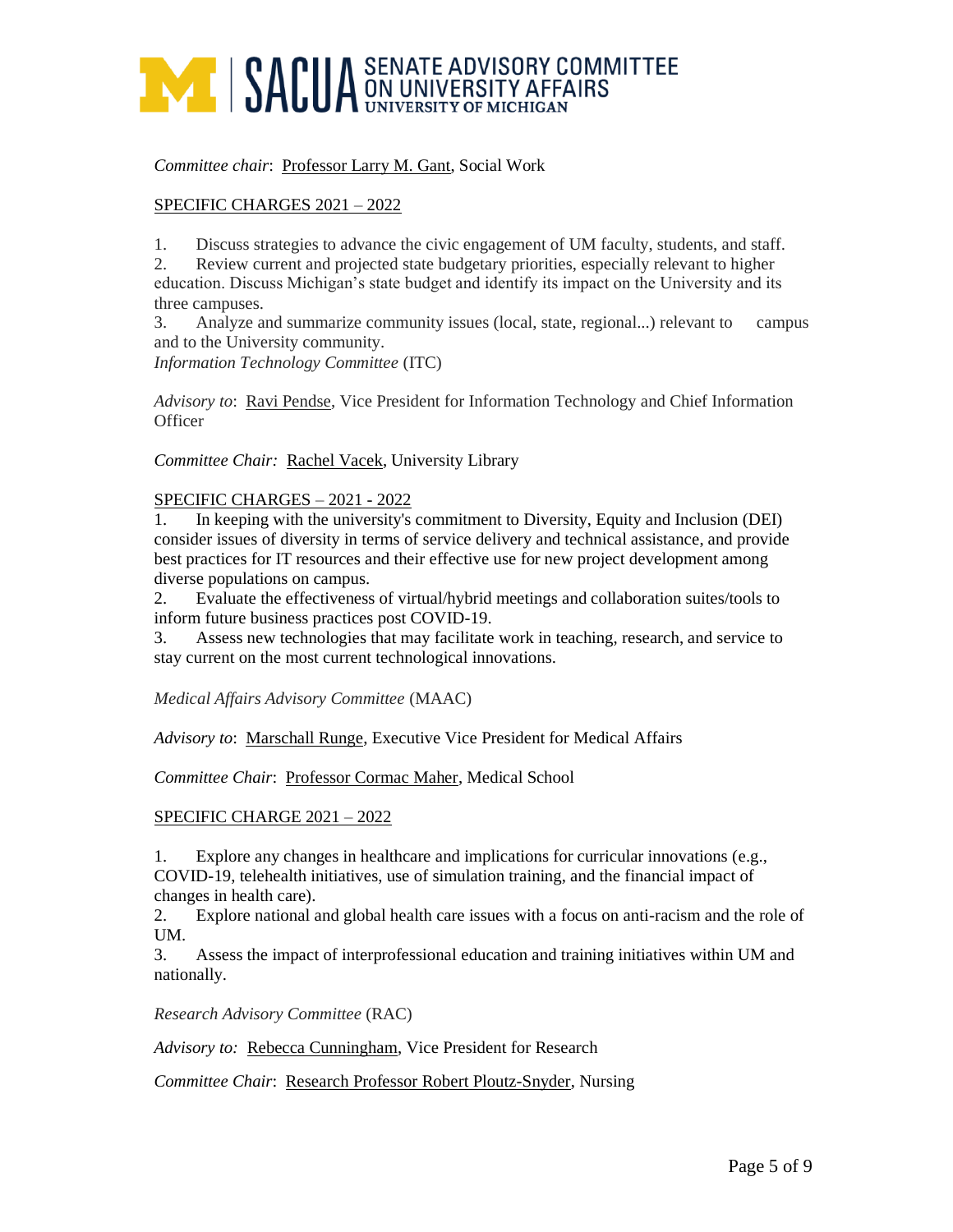

#### SPECIFIC CHARGE 2021 – 2022

1. Provide input on continuing plans for research operations in the COVID-19 environment.

2. Support the development and implementation of recommendations for DEI-informed policies and practices in research in partnership with other organizations on campus to address disparities, particularly as exacerbated by the COVID-19 pandemic.

 3. To engage with internal university structures (e.g., Library, IACUC, IRBs) that support research across all three campuses to address challenges as needed and as time allows.

*Secretary of the University Advisory Committee* (SAC)

*Advisory to*: Sally Churchill, Vice President and Secretary of the University

*Committee Chair*: Associate Professor Karen Fournier, School of Music, Theatre & Dance

### SPECIFIC CHARGE 2021 – 2022

1. Discuss the Regents' and the President's priorities for 2021-2022.

2. Provide faculty feedback on issues and policy matters of university concern of high priority such as, but not limited to sexual misconduct policy, climate change and carbon neutrality, and budget matters.

*Student Relations Advisory Committee* (SRAC)

*Advisory to*: Martino Harmon*,* Vice President for Student Life

*Committee Chair*: Assistant Research Scientist Harish Ganesh, Engineering

#### SPECIFIC CHARGE 2021 – 2022

1. Discuss strategic priorities such as advancing DEI, and addressing student mental health needs, including how faculty may be responsive.

2. Discuss and provide feedback on amendments to the Statement of Student Rights and Responsibilities.

3. Discuss response to requests for accommodations stemming from impacts from COVID-19, such as complications arising from financial hardships for students, personal illness, familial illness, and other complications due to COVID-19.

4. Discuss ways to develop and maintain a collaborative relationship to proactively engage in conversations across the campus community about topics of concern and import to a healthy campus social climate.

#### GENERAL CHARGE FOR SPECIAL SENATE ASSEMBLY COMMITTEES

Special committees are established by Senate Assembly as authorized in Section 4.06 of the Regents' Bylaws. In collaboration with the Faculty Senate Office and SACUA, special committees assist Senate Assembly with its work. Senate Assembly special committees are charged with bringing faculty voice and perspective to a broad range of university activities including policy and procedure.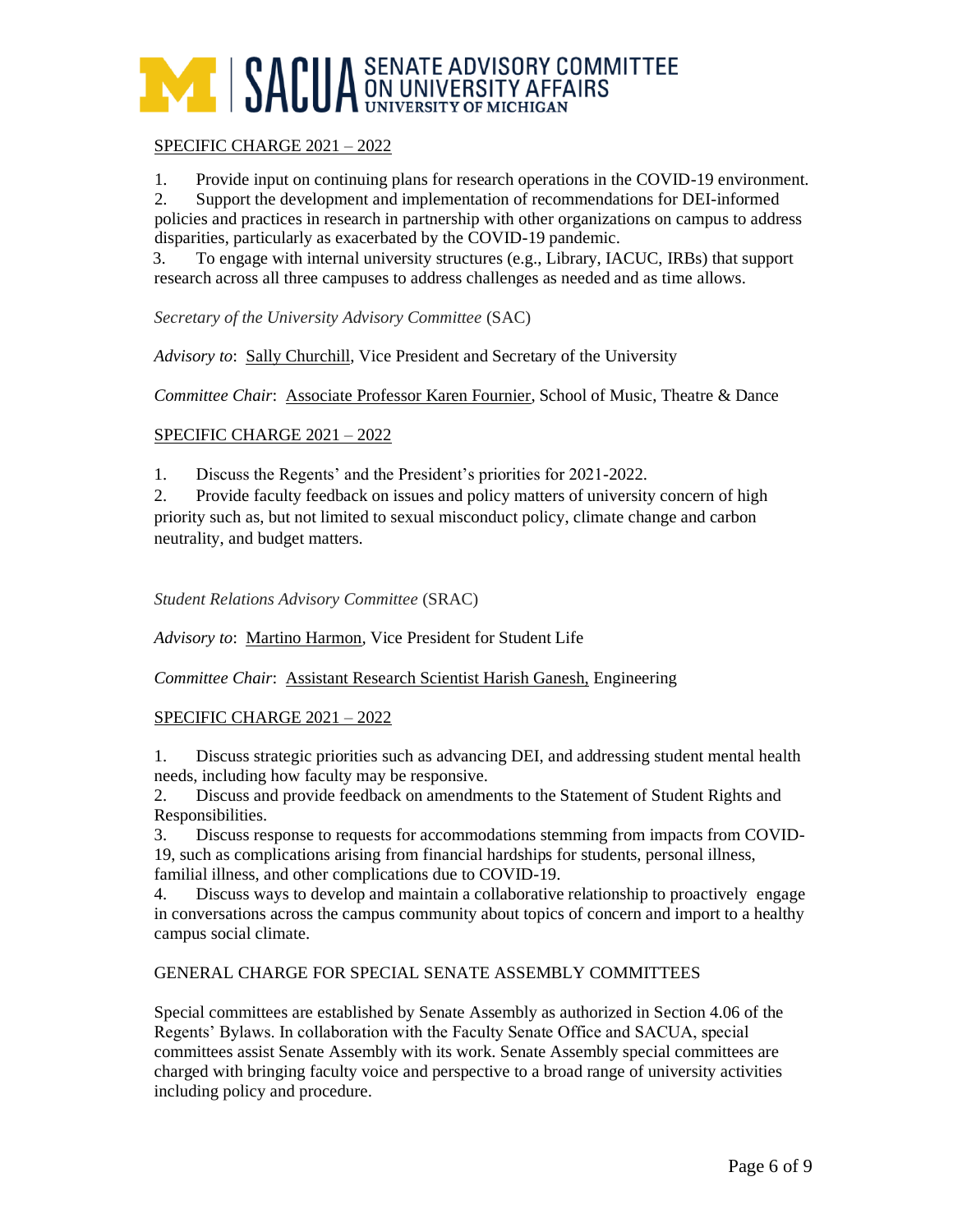## **AME SACUA** SENATE ADVISORY COMMITTEE

*Administrative Evaluation Committee* (AEC)

*Committee Co-Chair*: Professor Semyon Meerkov, Engineering *Committee Co-Chair*: Professor Emeritus A. Galip Ulsoy, Engineering

## SPECIFIC CHARGE 2021 – 2022

1. The committee shall carry out a survey of the UM Faculty Senate on all three campuses to evaluate the performance of administrators at the level of Chair, Dean, Provost, Chancellor and President. The committee shall also survey the Senate on satisfaction with particular UM administrative functions, adding an item assessing administrative support for publicly engaged work, and on other topical policy issues the committee deems important, in consultation with SACUA.

2. The committee shall engage with UM information technology experts and/or external vendors as needed to streamline the survey infrastructure to reduce reliance on the technical support of particular long-serving committee members, and to make continuing committee activities sustainable.

3. The committee shall also work with UM Dearborn faculty and UM Flint faculty to ensure consistency of questionnaires.

*Committee on Anti-Racism (CAR)*

*Committee Chair:* Deirdre Spencer, University Library

### SPECIFIC CHARGE 2021 – 2022

1. Serve as a body to identify ways in which University, College, or other institutional policies contribute to structural racism and identify ways to change policies to promote anti-racism.

2. To guide and recommend to SACUA and the Senate priorities for University policies that support anti-racism.

3. Serve as a body to whom racist policies and practices experienced by faculty can be reported. Collect data on faculty reports of racism.

4. Identify and share best practices for responding to racism experienced by faculty of color, working with other units on campus as appropriate.

5. Sponsor at least one public anti-racism event per year (workshop, art performance, talk or paper, panel discussion, etc.).

*Committee on the Economic and Social Well-Being of the Faculty* (CESWF)

*Committee Chair:* Professor Brian McCall, Education

#### SPECIFIC CHARGE 2021 – 2022

1. Identify options to manage daycare needs of instructional faculty while teaching.

2. Examine ways in which peer institutions contribute to the social well-being of faculty, and how the university may make such contributions, including providing social and/or financial benefits (i.e. faculty clubs, tuition programs for dependents, etc.).

3. Review data collected from faculty surveys.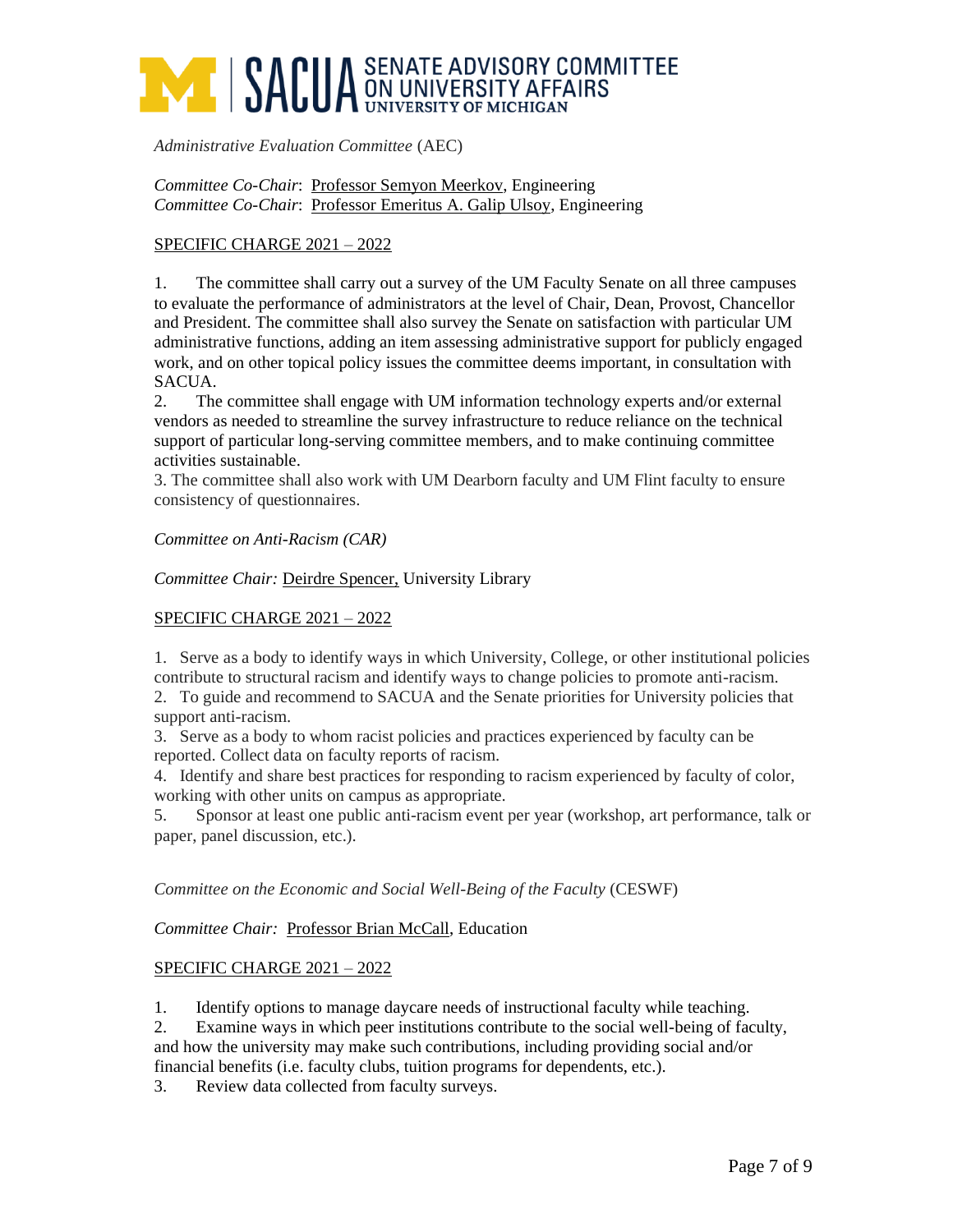# **AMERICA SENATE ADVISORY COMMITTEE**

*Committee for Fairness, Equity, and Inclusion (CFEI)*

*Committee Chair:* Associate Professor Mark Allison, Computer Science, College of Arts and Sciences

### SPECIFIC CHARGE 2021-2022

1. Define inclusivity and inclusion in specific and relevant terms, with specific populations including accountable outcomes, metrics and actionable recommendations, COVID-19 related or otherwise, that may be brought to Senate Assembly for a vote and implemented at the University in a tri-campus environment.

2. Examine how COVID-19 impacts various campus populations in terms of inclusivity, specifically through [Return to On-Campus Work](http://provost.umich.edu/covid-19/20200707returntooncampuswork.html) for Instructional Employees. Identify unitspecific or campus-wide best practices in ensuring fairness, equity, and inclusion on managing COVID-19 impacts that can be championed through the committee.

3. Assess existing DEIA initiatives and efforts at U-M for their effectiveness and impact.

*Committee on Oversight of Administrative Action* (COAA)

*Committee Chair:* Professor Thomas Braun, School of Public Health

### SPECIFIC CHARGE 2021- 2022

1. Evaluate procedures followed by Equity, Civil Rights and Title IX Office (ECRT) in addressing reports of administrator misconduct.

2. Review and critically evaluate reports received by SACUA of unwarranted administrator actions to identify patterns in units.

3. Review and critically evaluate data generated by the Administration Evaluation Committee and address persistently low evaluation scores.

4. Update faculty grievance resources, including updating the grievance form so that it is electronically available on the Academic Human Resources website.

#### *Davis, Markert, and Nickerson Academic Freedom Lecture Committee* (DMNC)

#### *Committee Chair*: Professor Stefan Szymanski, Kinesiology

#### SPECIFIC CHARGE 2021 – 2022

The committee will identify a speaker for the 2022 DMN Lecture as well as identify academic interactions and activities for the university community to engage with the speaker.

Respectfully submitted, David S. Potter Senate Secretary

University of Michigan Bylaws of the Board of Regents, Sec. 5.02: Governing Bodies in Schools and Colleges